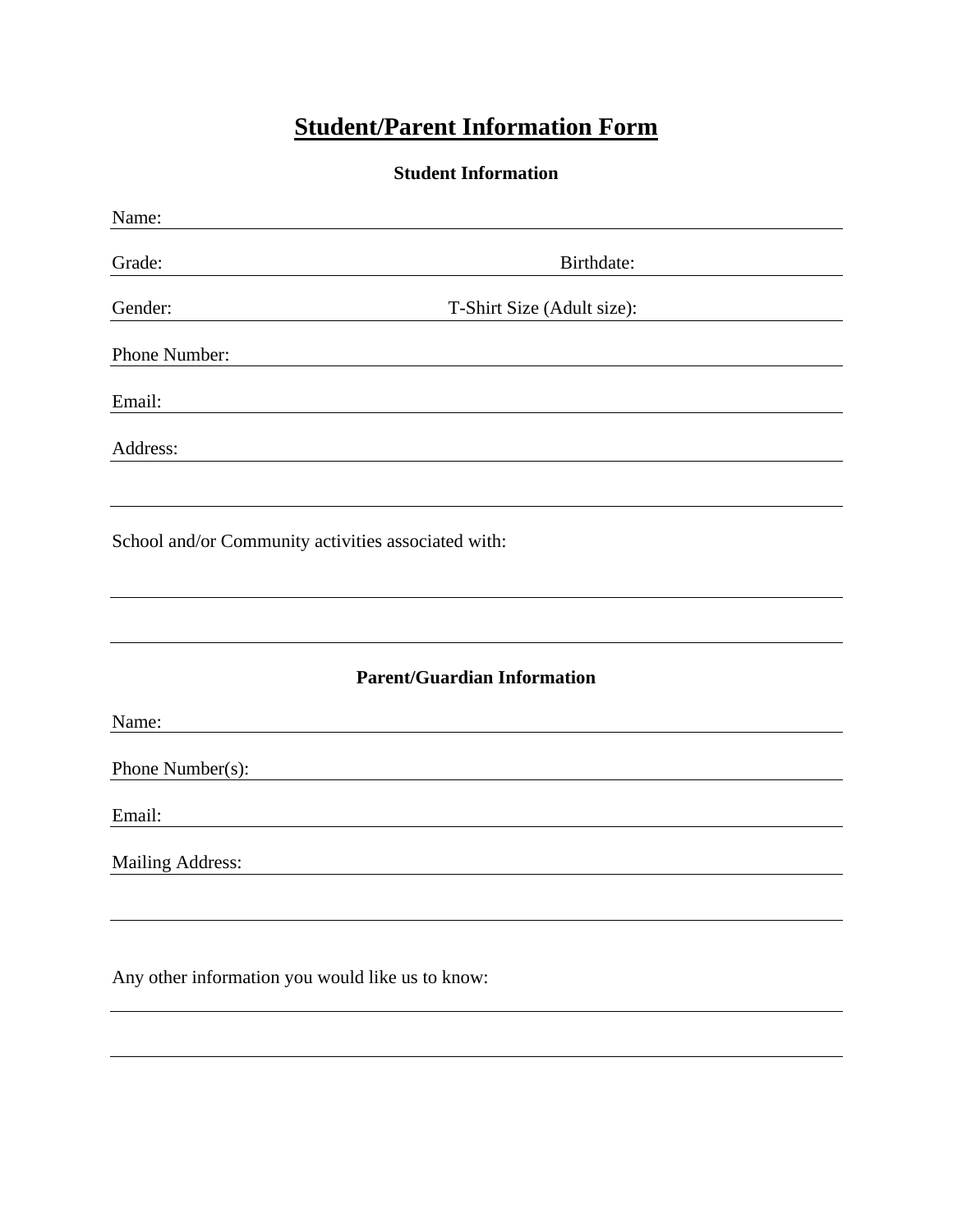Please answer the following questions:

Emmanuel Baptist Church of Webb City, MO has my permission to include my child's photo and/or video on the church website and social media:

Yes No I give my student permission to participate in physical activity: Yes No I give my student permission to participate in EBC events held off-site of the church: Yes No I give permission for my student to be contacted directly by the student ministry coordinator:

Yes No (Parent/Guardian prefers to be contacted)

I have read this document and agree to the standards and policies that are set forth in it.

Student Signature Date

I give my student permission to be a part of the student ministry at Emmanuel Baptist Church.

Parent/Guardian Signature (for students age 17 and under) Date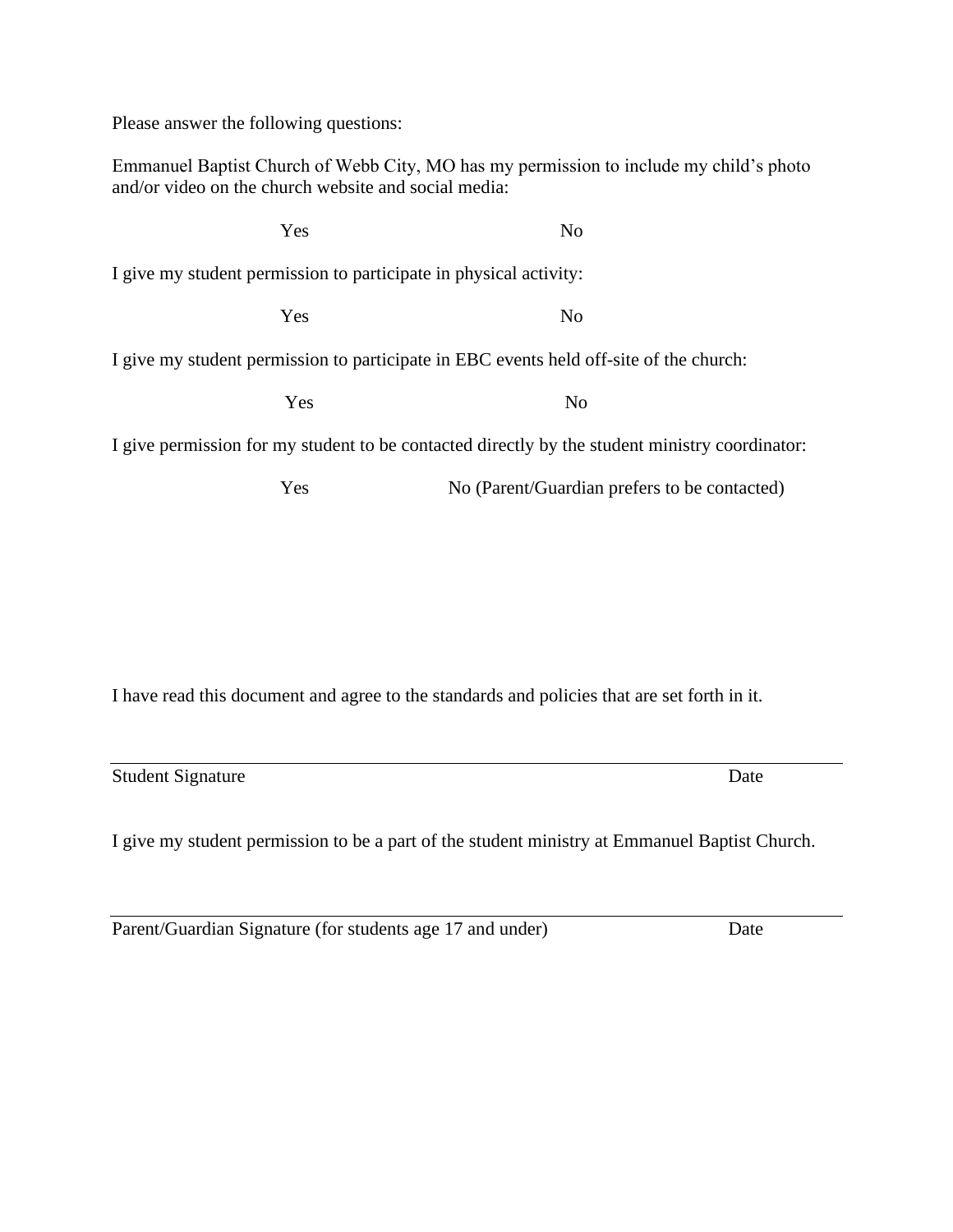## **ACTIVITIES CONSENT FORM**

|                         | Name of student.                                                      |                                                                                                    |  |  |
|-------------------------|-----------------------------------------------------------------------|----------------------------------------------------------------------------------------------------|--|--|
|                         |                                                                       |                                                                                                    |  |  |
|                         |                                                                       |                                                                                                    |  |  |
|                         | Address                                                               |                                                                                                    |  |  |
|                         |                                                                       |                                                                                                    |  |  |
|                         |                                                                       |                                                                                                    |  |  |
|                         |                                                                       | Medical Information Is your student presently being treated for an injury or                       |  |  |
|                         | sickness or taking any medication?                                    | $\Box$ Yes $\Box$ No                                                                               |  |  |
| If yes, please explain. |                                                                       |                                                                                                    |  |  |
| apply.)                 |                                                                       | Does your student have, or has your student ever had, any of the following? (Please check all that |  |  |
| $\Box$ Asthma           |                                                                       | $\Box$ Hay Fever $\Box$ Kidney Disease                                                             |  |  |
| $\Box$ Diabetes         |                                                                       | $\Box$ Heart Murmur $\Box$ Seizure Disorders                                                       |  |  |
| Please explain.         |                                                                       |                                                                                                    |  |  |
|                         |                                                                       | Does your student ever sleepwalk? $\Box$ Yes $\Box$ No Student's blood type_______ (if known)      |  |  |
|                         | participating in normal rigorous activity? $\square$ Yes $\square$ No | Does your student have a physical handicap or illness that would prevent him or her from           |  |  |
| <b>Family Doctor:</b>   |                                                                       |                                                                                                    |  |  |
| Doctor's Telephone:     |                                                                       |                                                                                                    |  |  |
| Insurance Co.:          |                                                                       |                                                                                                    |  |  |
|                         |                                                                       |                                                                                                    |  |  |

Policy #: